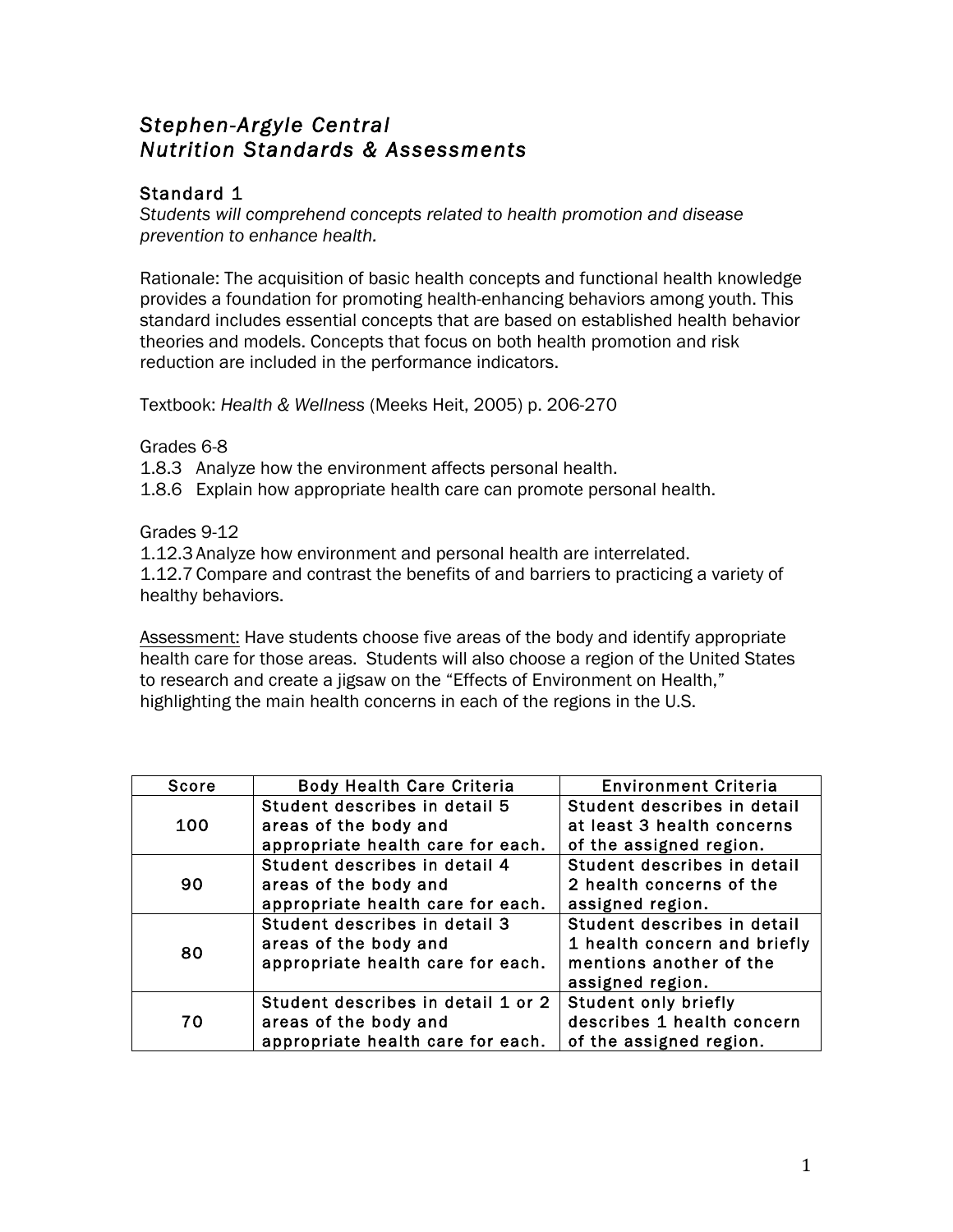*Students will analyze the influence of family, peers, culture, media, technology, and other factors on health behaviors.* 

Rationale: Health is affected by a variety of positive and negative influences within society. This standard focuses on identifying and understanding the diverse internal and external factors that influence health practices and behaviors among youth, including personal values, beliefs and perceived norms.

Textbook: *Health & Wellness* (Meeks Heit, 2005) p. 2-64

Grades 6-8

2.8.6 Analyze the influence of technology on personal and family health.

2.8.1 Examine how the family influences the health of adolescents.

Grades 9-12 2.8.6 Analyze the influence of technology on personal and family health.

Assessment: Interview an adult (25 years or older) about their eating habits and how they have changed throughout their lives (middle school, high school, college, etc.). What are the reasons for the changes?

| <b>Score</b> | Criteria                                                                       |
|--------------|--------------------------------------------------------------------------------|
| 100          | Student describes in detail at<br>least 3 eating habits and their<br>changes.  |
| 90           | Student describes in detail 2<br>eating habits and their changes.              |
| 80           | Student describes in detail 1<br>eating habit and its change.                  |
| 70           | Student mentions just one eating<br>habit and vaguely describes its<br>change. |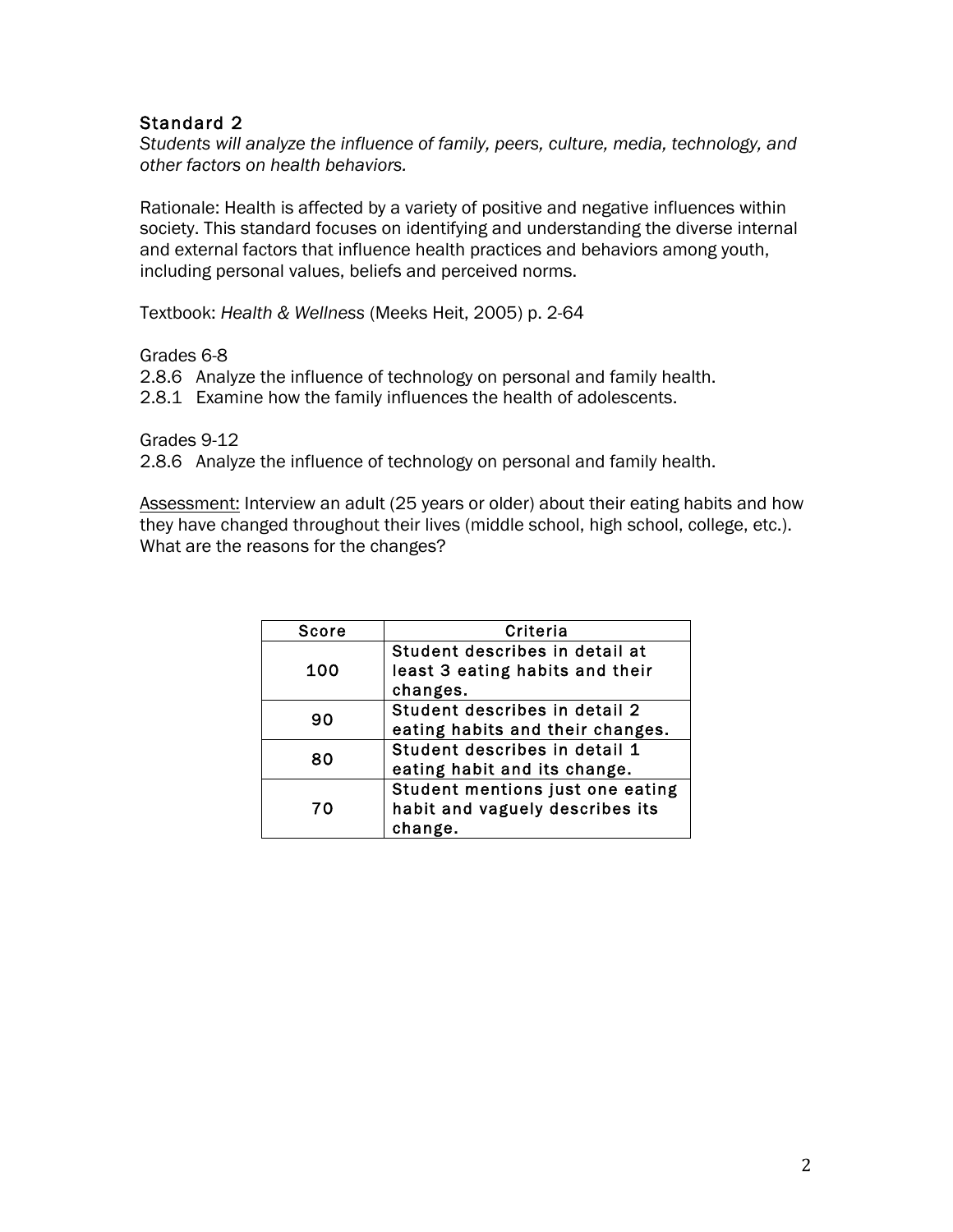*Students will demonstrate the ability to access valid information, products, and services to enhance health.* 

Rationale: Access to valid health information and health- promoting products and services is critical in the prevention, early detection, and treatment of health problems. This standard focuses on how to identify and access valid health resources and to reject unproven sources. Application of the skills of analysis, comparison, and evaluation of health resources empowers students to achieve health literacy.

Textbook: *Health & Wellness* (Meeks Heit, 2005) p. 540-582

Grades: 6-8

3.8.3 Determine the accessibility of products that enhance health.

Grades: 9-12 3.12.5 Access valid and reliable health products and services.

Assessment: Split the class into groups of 3 or 4 and have each group pick a product that can be purchased at GNC. The group must create a promotional advertisement persuading consumers about the benefits of the product. The audience will determine whether they would buy or not.

| Score | Criteria                          |
|-------|-----------------------------------|
|       | Group describes at least 3        |
| 100   | benefits of the product.          |
|       | Group has a slogan or catch       |
|       | phrase.                           |
|       | Group describes at least 2        |
| 90    | benefits of the product.          |
|       | Group has a slogan or catch       |
|       | phrase.                           |
|       | Group describes only 1 benefit of |
|       | the product.                      |
| 80    | Group has a slogan or catch       |
|       | phrase.                           |
| 70    | Group describes only 1 benefit of |
|       | the product.                      |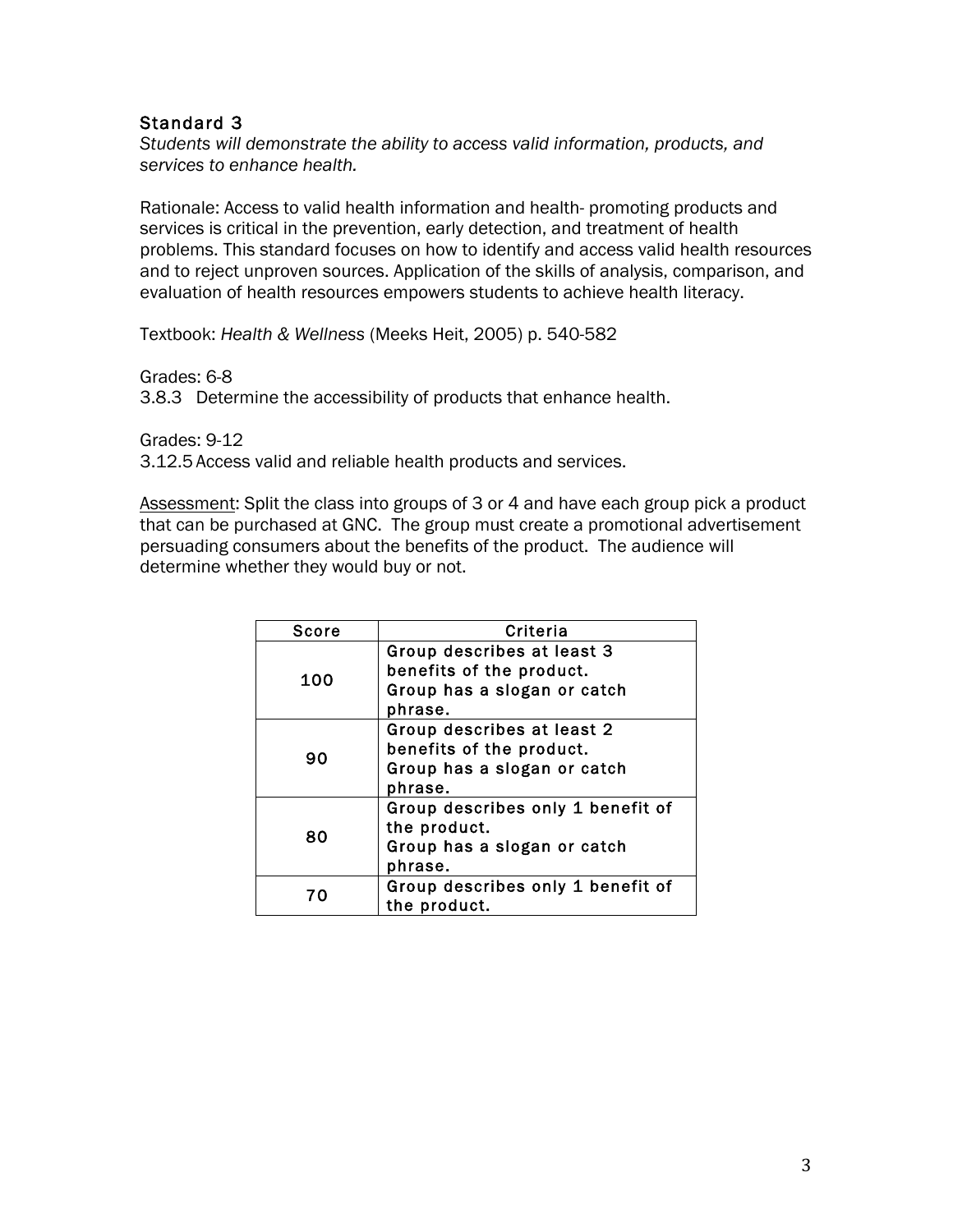*Students will demonstrate the ability to use interpersonal communication skills to enhance health and avoid or reduce health risks.* 

Rationale: Effective communication enhances personal, family, and community health. This standard focuses on how responsible individuals use verbal and nonverbal skills to develop and maintain healthy personal relationships. The ability to organize and to convey information and feelings is the basis for strengthening interpersonal interactions and reducing or avoiding conflict.

Textbook: *Health & Wellness* (Meeks Heit, 2005) p. 132-186

Grades: 6-8

4.8.2 Demonstrate refusal and negotiation skills that avoid or reduce health risks.

Grades: 9-12 4.12.1 Use skills for communicating effectively with family, peers, and others to enhance health.

Assessment: Create a list of people (i.e. celebrities, teenagers, parents, businesspeople, etc.). Have each student draw one of the options. The scenario is that the student will be going out to a dinner with the person drawn. Determine what might be some logical topics of discussion? What are some do's and don'ts? How would you dress? Would you order a certain type of meal or avoid others? What will your body language say about you?

| Score | Criteria                           |
|-------|------------------------------------|
| 100   | Student describes at least 4       |
|       | factors he/she would consider      |
|       | when going out to dinner.          |
|       | <b>Student describes 3 factors</b> |
| 90    | he/she would consider when         |
|       | going out to dinner.               |
|       | <b>Student describes 2 factors</b> |
| 80    | he/she would consider when         |
|       | going out to dinner.               |
|       | Student describes 1 factor         |
| 70    | he/she would consider when         |
|       | going out to dinner.               |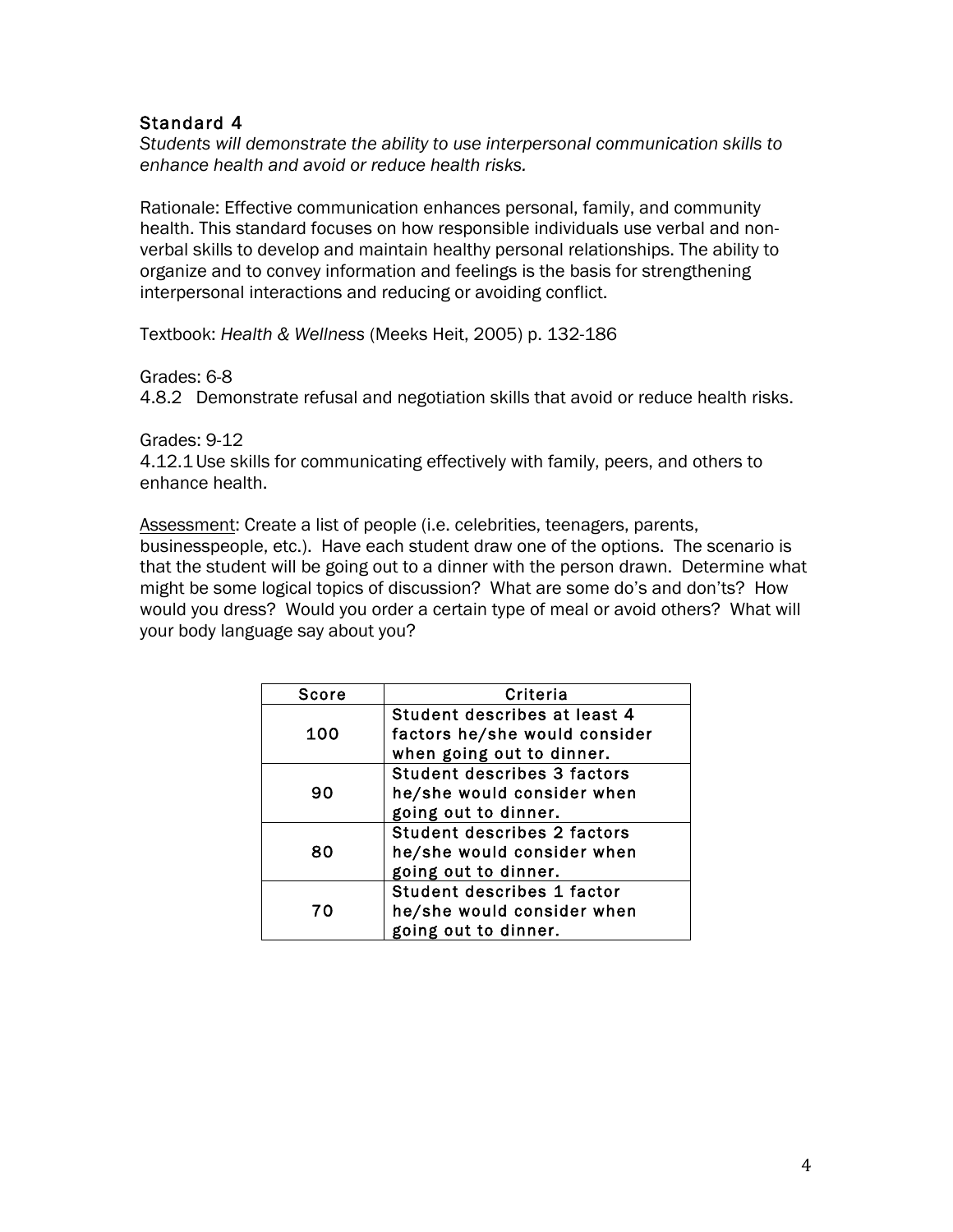*Students will demonstrate the ability to use decision-making skills to enhance health.* 

Rationale: Decision-making skills are needed to identify, implement, and sustain health-enhancing behaviors. This standard includes the essential steps that are needed to make healthy decisions as prescribed in the performance indicators. When applied to health issues, the decision-making process enables individuals to collaborate with others to improve their quality of life.

Textbook: *Health & Wellness* (Meeks Heit, 2005) p. 280-324

Grades: 6-8

5.8.7 Analyze the outcomes of a health-related decision.

Grades: 9-12

5.12.5 Predict the potential short-term and long-term impact of each alternative on self and others.

Assessment: Focus on beverage intake only. Have students keep a tally of what they see other students drinking throughout the school day. Collect nutrition fact labels from the empty containers. Analyze and chart the nutrition facts. Post the charts throughout the school for a week. The following week students should post a list of alternative options in the hallways.

| <b>Score</b> | <b>Nutrition Fact Label Criteria</b>           | <b>Alternative Options Criteria</b>              |
|--------------|------------------------------------------------|--------------------------------------------------|
| 100          | Chart contains at least 3<br>nutrition labels. | List contains at least 3<br>alternative options. |
|              |                                                | List contains 2 alternative                      |
| 90           | Chart contains 2 nutrition labels.             | options.                                         |
| 80           | Chart contains 1 nutrition label.              | List contains 2 alternative<br>options.          |
| 70           | Chart contains 1 nutrition label.              | List contains 1 alternative<br>option.           |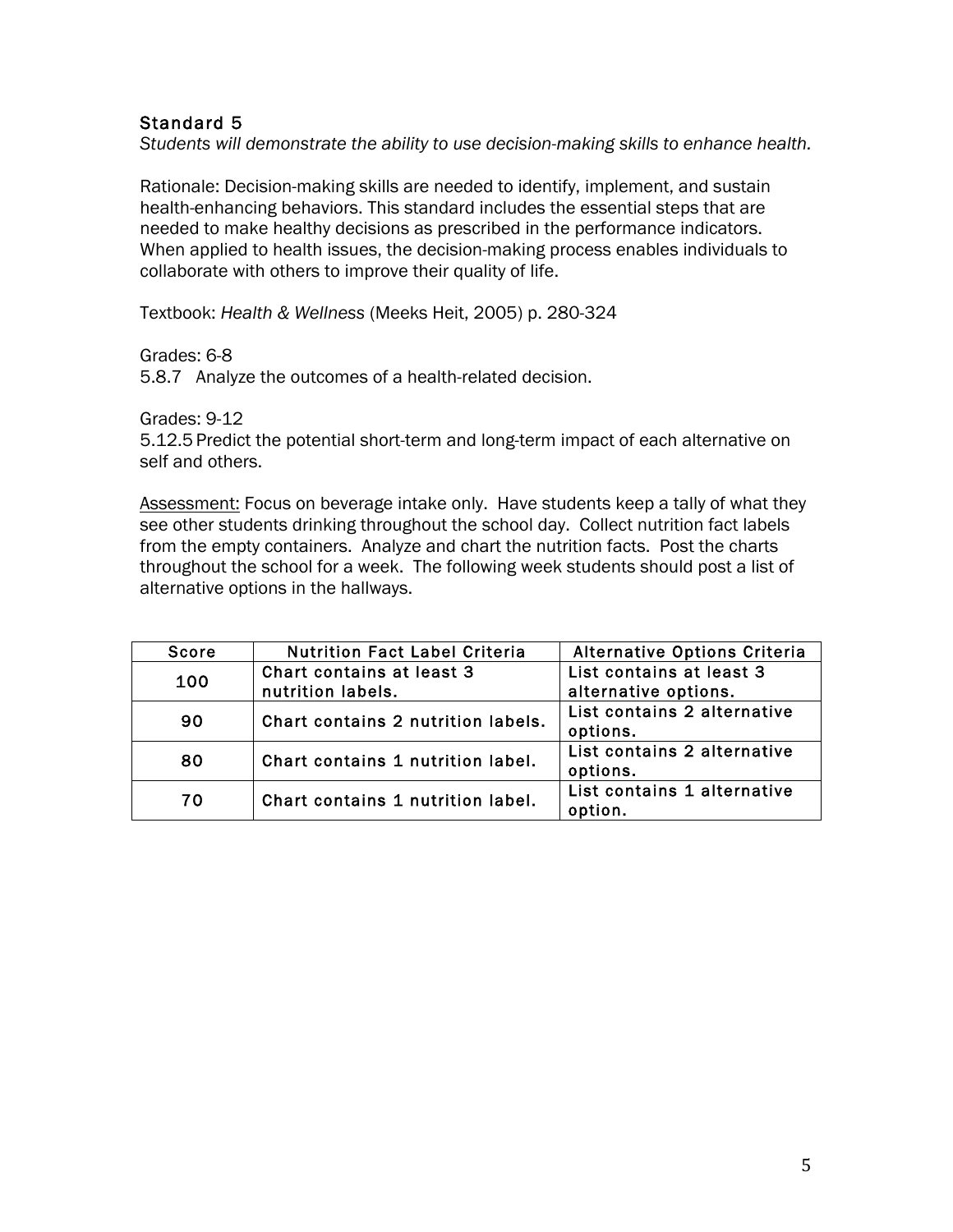*Students will demonstrate the ability to use goal-setting skills to enhance health.* 

Rationale: Goal- setting skills are essential to help students identify, adopt, and maintain healthy behaviors. This standard includes the critical steps that are needed to achieve both short-term and long-term health goals. These skills make it possible for individuals to have aspirations and plans for the future.

Textbook: *Health & Wellness* (Meeks Heit, 2005) p. 72-122

Grades: 6-8

6.8.4 Describe how personal health goals can vary with changing abilities, priorities, and responsibilities.

Grades: 9-12 6.12.4 Formulate an effective long-term personal health plan.

Assessment: Have students set weekly nutrition goals. For example, number of fruits during the week, number of vegetables per week, number of glasses/ounces of water per week, etc. Set one goal each week. Record progress. Compare to recommended weekly intake.

| <b>Score</b> | Criteria                          |
|--------------|-----------------------------------|
| 35           | Student sets a nutrition goal and |
|              | records progress for 7 days.      |
| 30           | Student sets a nutrition goal and |
|              | records progress for 6 days.      |
| 25           | Student sets a nutrition goal and |
|              | records progress for 5 days.      |
| 20           | Student sets a nutrition goal and |
|              | records progress for 4 days.      |
| 15           | Student sets a nutrition goal and |
|              | records progress for 3 days.      |
| 10           | Student sets a nutrition goal and |
|              | records progress for 2 days.      |
|              | Student sets a nutrition goal and |
|              | records progress for 1 day.       |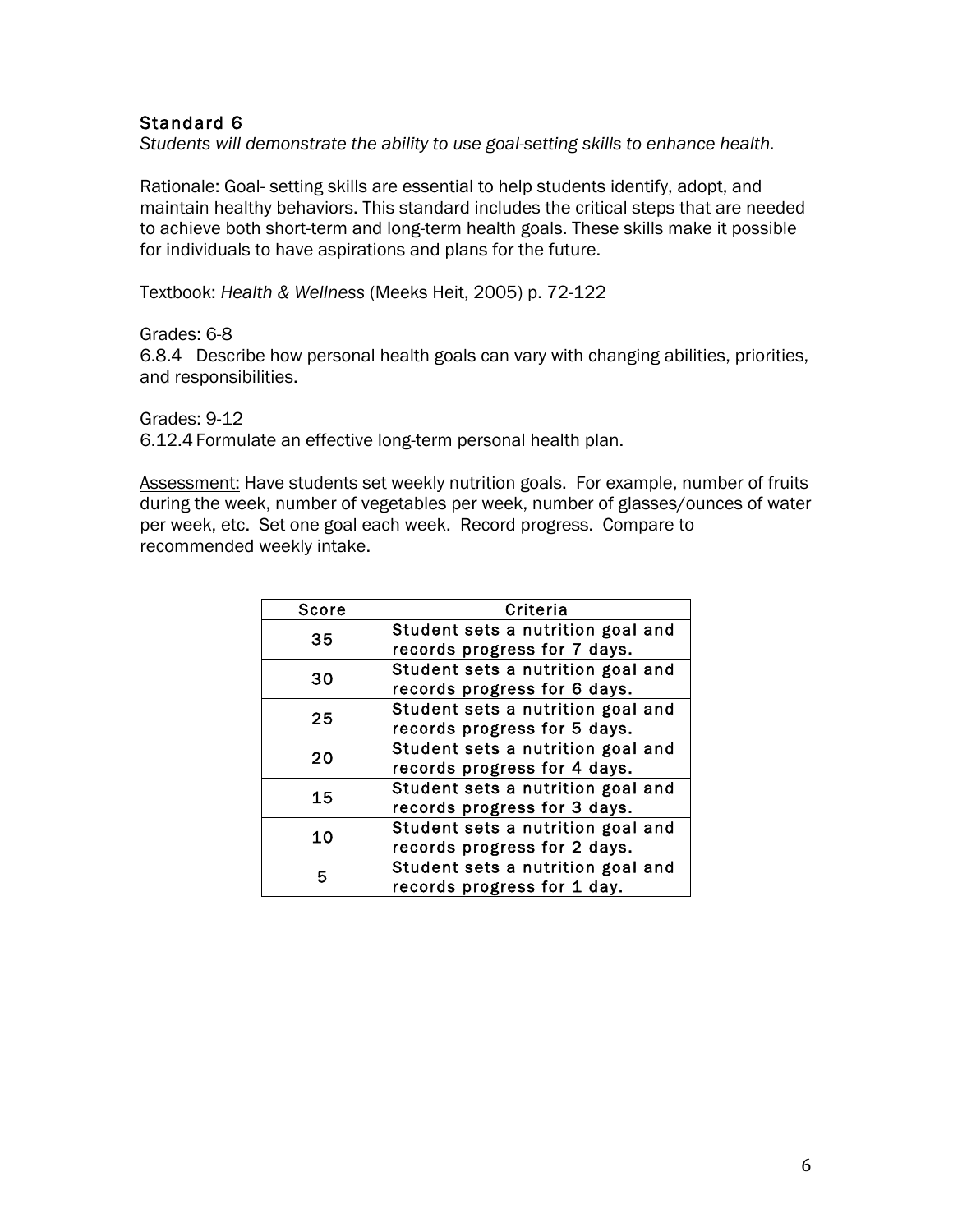*Students will demonstrate the ability to practice health-enhancing behaviors and avoid or reduce health risks.* 

Rationale: Research confirms that practicing health-enhancing behaviors can contribute to a positive quality of life. In addition, many diseases and injuries can be prevented by reducing harmful and risk-taking behaviors. This standard promotes the acceptance of personal responsibility for health and encourages the practice of healthy behaviors.

Textbook: *Health & Wellness* (Meeks Heit, 2005) p. 280-324

Grades: 6-8

Demonstrate behaviors to avoid or reduce health risks to self and others.

Grades: 9-12 Analyze the role of individual responsibility for enhancing health.

Assessment: Go to the grocery store with the class. Take pictures of the various food sections/aisles. Have students pick out what they believe is the healthiest item in each photo. Go back to the grocery store to compare the nutrition labels to see if students choice healthiest choices.

| <b>Score</b> | Criteria                                                                                  |
|--------------|-------------------------------------------------------------------------------------------|
| З            | Student participates fully and<br>provides an oral explanation of<br>their findings.      |
| 2            | Student participates well but<br>lacks an explanation of their<br>findings.               |
| 1            | Student participates only when<br>required and lacks an<br>explanation of their findings. |